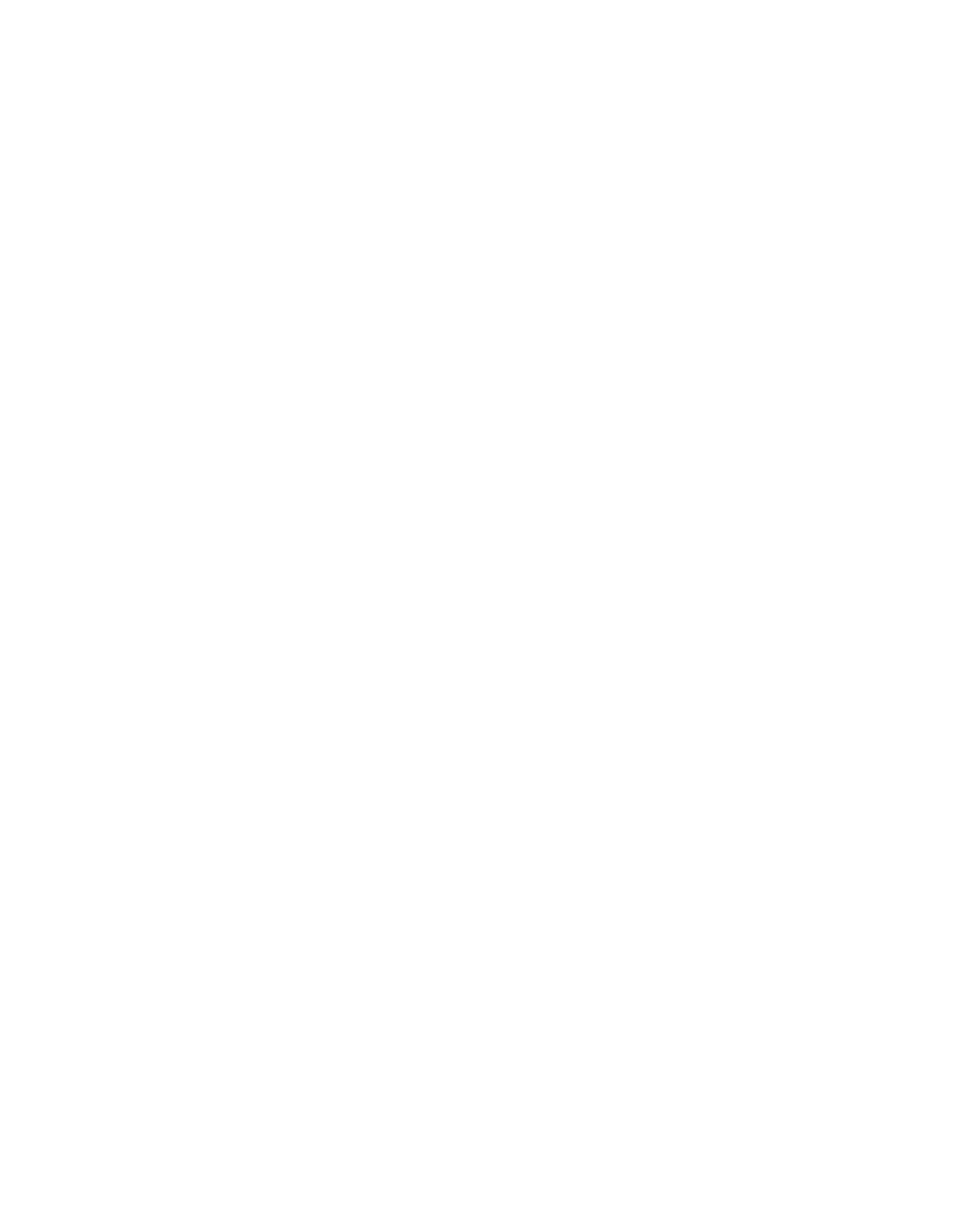## **ABBREVIATIONS**

| ADB          |                          | Asian Development Bank                                     |
|--------------|--------------------------|------------------------------------------------------------|
| <b>CAREC</b> | $\overline{\phantom{0}}$ | Central Asia Regional Economic Cooperation                 |
| <b>CWRC</b>  |                          | Regional Cooperation and Operations Coordination Division, |
|              |                          | <b>Central and West Asia Department</b>                    |
| fintech      | $\sim$                   | financial technology                                       |
| TA           |                          | technical assistance                                       |

#### **NOTE**

In this report, "\$" refers to United States dollars.

| <b>Vice-President</b><br><b>Director General</b><br><b>Deputy Director General</b><br><b>Director</b> | Shixin Chen, Operations 1<br>Eugenue Zhukov, Central and West Asia Department (CWRD)<br>Nianshan Zhang, CWRD<br>Alain Borghijs, Officer-in-Charge, Regional Cooperation and<br>Operations Coordination Division (CWRC), CWRD                                                                                                                                                                                                                                                                                                                                                                                                                                                                                                                                                                                                                                                                                                                                                                                   |
|-------------------------------------------------------------------------------------------------------|----------------------------------------------------------------------------------------------------------------------------------------------------------------------------------------------------------------------------------------------------------------------------------------------------------------------------------------------------------------------------------------------------------------------------------------------------------------------------------------------------------------------------------------------------------------------------------------------------------------------------------------------------------------------------------------------------------------------------------------------------------------------------------------------------------------------------------------------------------------------------------------------------------------------------------------------------------------------------------------------------------------|
| <b>Team leader</b><br><b>Team members</b>                                                             | Minsoo Lee, Senior Economist, CWRC, CWRD<br>Fatima Catacutan, Programs Officer, CWRC, CWRD<br>Lisettte Cipriano, Senior Digital Technology Specialist (Financial<br>Technology Services), Sector Advisory Service Cluster-<br>Finance, Sustainable Development and Climate Change<br>Department<br>Elmira Dautova, Senior Operations Assistant, Kazakhstan<br>Resident Mission (KARM), CWRD<br>Elene Dgvepadze, Senior Investment Officer, Private Sector<br>Financial Institutions Division, Private Sector Operations<br>Department<br>Xinglan Hu, Principal Regional Cooperation Specialist, CWRC,<br><b>CWRD</b><br>Kijin Kim, Economist, Regional Cooperation and Integration<br>Division, Economic Research and Regional Cooperation<br>Department<br>Seung Min Lee, Senior Regional Cooperation Specialist, CWRC,<br><b>CWRD</b><br>Andrew McCartney; Senior Financial Sector Economist; Public<br>Management, Financial Sector, and Trade Division; CWRD<br>Genadiy Rau, Economics Officer, KARM, CWRD |

In preparing any country program or strategy, financing any project, or by making any designation of or reference to a particular territory or geographic area in this document, the Asian Development Bank does not intend to make any judgments as to the legal or other status of any territory or area.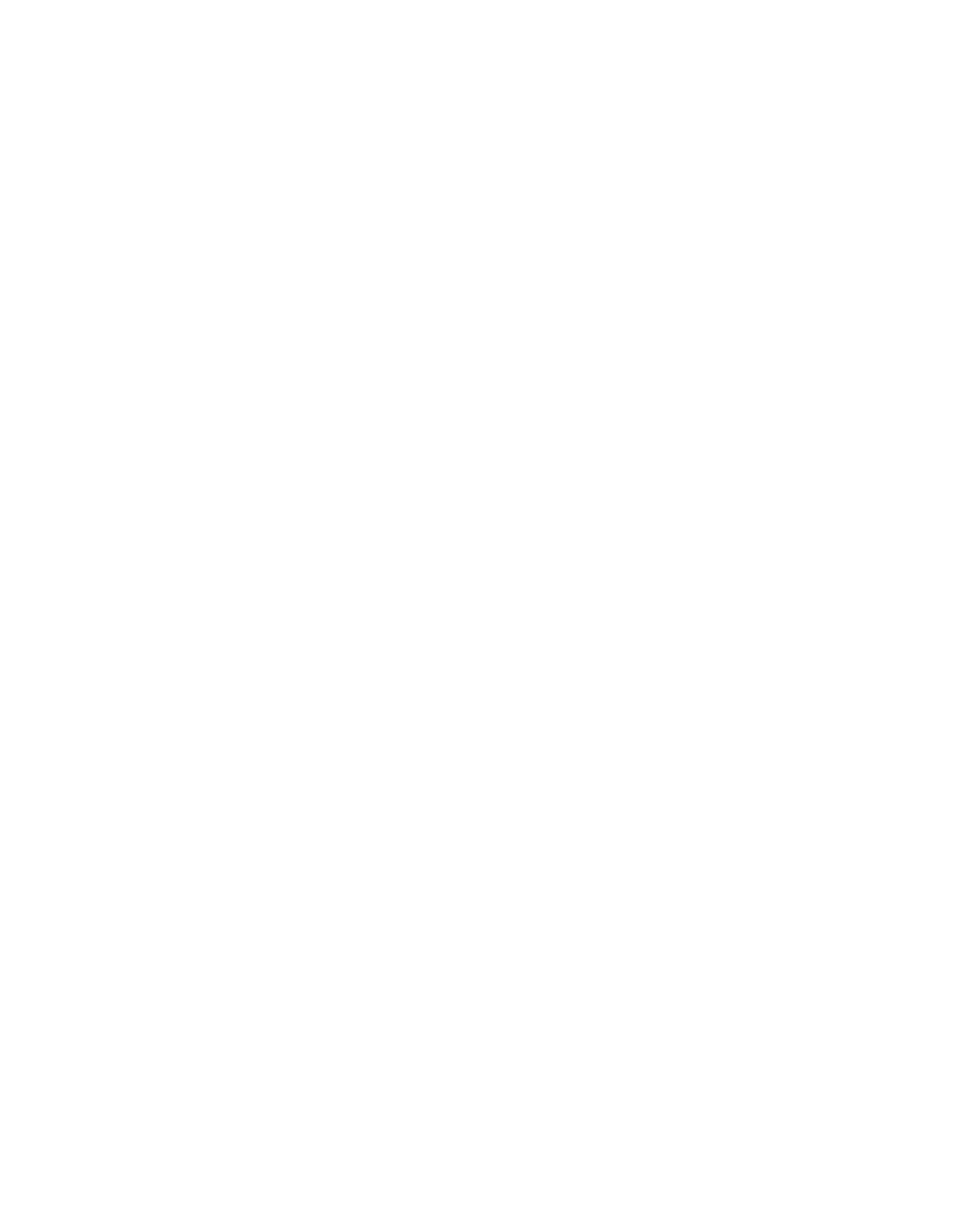# **CONTENTS**

# **Page**

# KNOWLEDGE AND SUPPORT TECHNICAL ASSISTANCE AT A GLANCE

|      | <b>INTRODUCTION</b>                                                                                                                                                    | 1                     |
|------|------------------------------------------------------------------------------------------------------------------------------------------------------------------------|-----------------------|
| Ш.   | <b>ISSUES</b>                                                                                                                                                          | 1                     |
| III. | THE TECHNICAL ASSISTANCE<br>Impact and Outcome<br>А.<br>В.<br>Outputs, Methods, and Activities<br>C.<br>Cost and Financing<br>D.<br><b>Implementation Arrangements</b> | 3<br>3<br>3<br>4<br>4 |
| IV.  | THE PRESIDENT'S DECISION                                                                                                                                               | 5                     |
|      | <b>APPENDIXES</b>                                                                                                                                                      |                       |
| 1.   | Design and Monitoring Framework                                                                                                                                        | 6                     |
| 2.   | Cost Estimates and Financing Plan                                                                                                                                      |                       |
| 3.   | <b>List of Linked Documents</b>                                                                                                                                        |                       |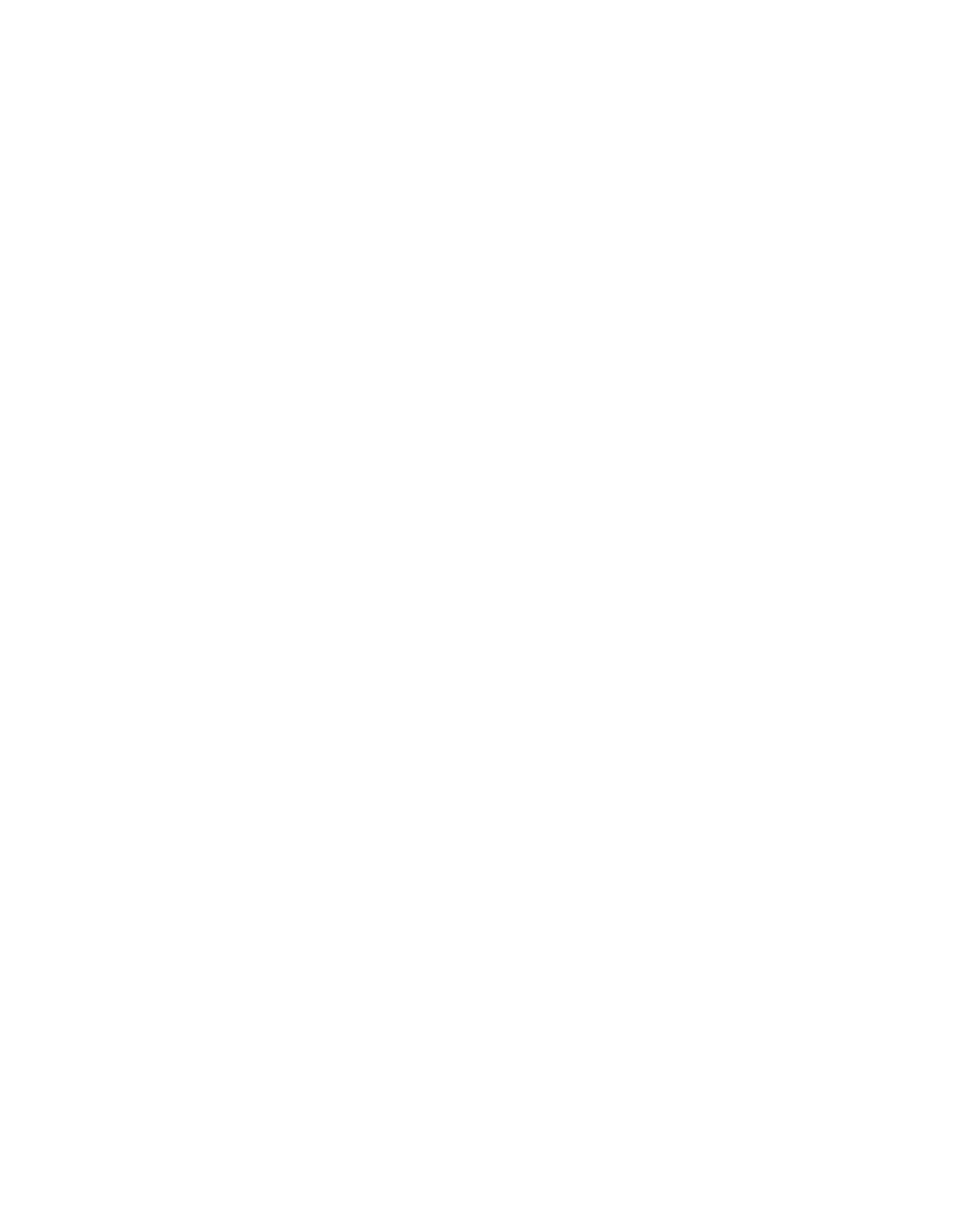# **KNOWLEDGE AND SUPPORT TECHNICAL ASSISTANCE AT A GLANCE**

| 1. | <b>Basic Data</b>                                         |                                                                                                                    |                                                              |                            | Project Number: 55122-001         |
|----|-----------------------------------------------------------|--------------------------------------------------------------------------------------------------------------------|--------------------------------------------------------------|----------------------------|-----------------------------------|
|    | <b>Project Name</b>                                       | Financial Technology for Regional<br>Cooperation in Central Asia Regional<br><b>Economic Cooperation Countries</b> | <b>Department/Division</b>                                   | <b>CWRD/CWRC</b>           |                                   |
|    | <b>Nature of Activity</b><br><b>Modality</b>              | Policy Advice<br>Regular                                                                                           | <b>Executing Agency</b>                                      | Asian Development Bank     |                                   |
|    | Country                                                   | REG (AZE, GEO, KAZ, KGZ, MON,<br>PAK, PRC, TAJ, TKM, UZB)                                                          |                                                              |                            |                                   |
| 2. | <b>Sector</b>                                             | Subsector(s)                                                                                                       |                                                              |                            | <b>ADB Financing (\$ million)</b> |
|    | Finance<br>Information and<br>communication<br>technology | Finance sector development<br>Inclusive finance<br>ICT strategy and policy, and capacity development               |                                                              |                            | 0.33<br>0.33<br>0.09              |
|    |                                                           |                                                                                                                    |                                                              | <b>Total</b>               | 0.75                              |
|    | 3. Operational Priorities                                 |                                                                                                                    | <b>Climate Change Information</b>                            |                            |                                   |
| ✔  | Accelerating progress in gender equality                  |                                                                                                                    | GHG Reductions (tons per annum)                              |                            | 0.000                             |
|    |                                                           | Fostering regional cooperation and integration                                                                     | Climate Change impact on the Project<br><b>ADB Financing</b> |                            | Low                               |
|    |                                                           |                                                                                                                    | Adaptation (\$ million)                                      |                            | 0.00                              |
|    |                                                           |                                                                                                                    | Mitigation (\$ million)                                      |                            | 0.00                              |
|    |                                                           |                                                                                                                    | Cofinancing                                                  |                            |                                   |
|    |                                                           |                                                                                                                    | Adaptation (\$ million)                                      |                            | 0.00                              |
|    |                                                           |                                                                                                                    | Mitigation (\$ million)                                      |                            | 0.00                              |
|    | <b>Sustainable Development Goals</b>                      |                                                                                                                    | <b>Gender Equity and Mainstreaming</b>                       |                            |                                   |
|    | SDG 1.a<br>SDG 5.b                                        |                                                                                                                    | Some gender elements (SGE)                                   |                            | ℐ                                 |
|    | SDG 8.10<br>SDG 9.3, 9.b                                  |                                                                                                                    | <b>Poverty Targeting</b><br>General Intervention on Poverty  |                            |                                   |
|    | SDG 10.3                                                  |                                                                                                                    |                                                              |                            |                                   |
| 4. | <b>Risk Categorization</b>                                | Low                                                                                                                |                                                              |                            |                                   |
| 5. | <b>Safeguard Categorization</b>                           | Safeguard Policy Statement does not apply                                                                          |                                                              |                            |                                   |
| 6. | <b>Financing</b>                                          |                                                                                                                    |                                                              |                            |                                   |
|    | <b>Modality and Sources</b>                               |                                                                                                                    |                                                              | <b>Amount (\$ million)</b> |                                   |
|    | <b>ADB</b>                                                |                                                                                                                    |                                                              |                            | 0.75                              |
|    |                                                           | Knowledge and Support technical assistance: Technical Assistance                                                   |                                                              |                            | 0.75                              |
|    | <b>Special Fund</b><br>Cofinancing                        |                                                                                                                    |                                                              |                            |                                   |
|    | None                                                      |                                                                                                                    |                                                              |                            | 0.00<br>0.00                      |
|    | Counterpart                                               |                                                                                                                    |                                                              |                            | 0.00                              |
|    | None                                                      |                                                                                                                    |                                                              |                            | 0.00                              |
|    | <b>Total</b>                                              |                                                                                                                    |                                                              |                            | 0.75                              |
|    |                                                           |                                                                                                                    |                                                              |                            |                                   |
|    | <b>Currency of ADB Financing: US Dollar</b>               |                                                                                                                    |                                                              |                            |                                   |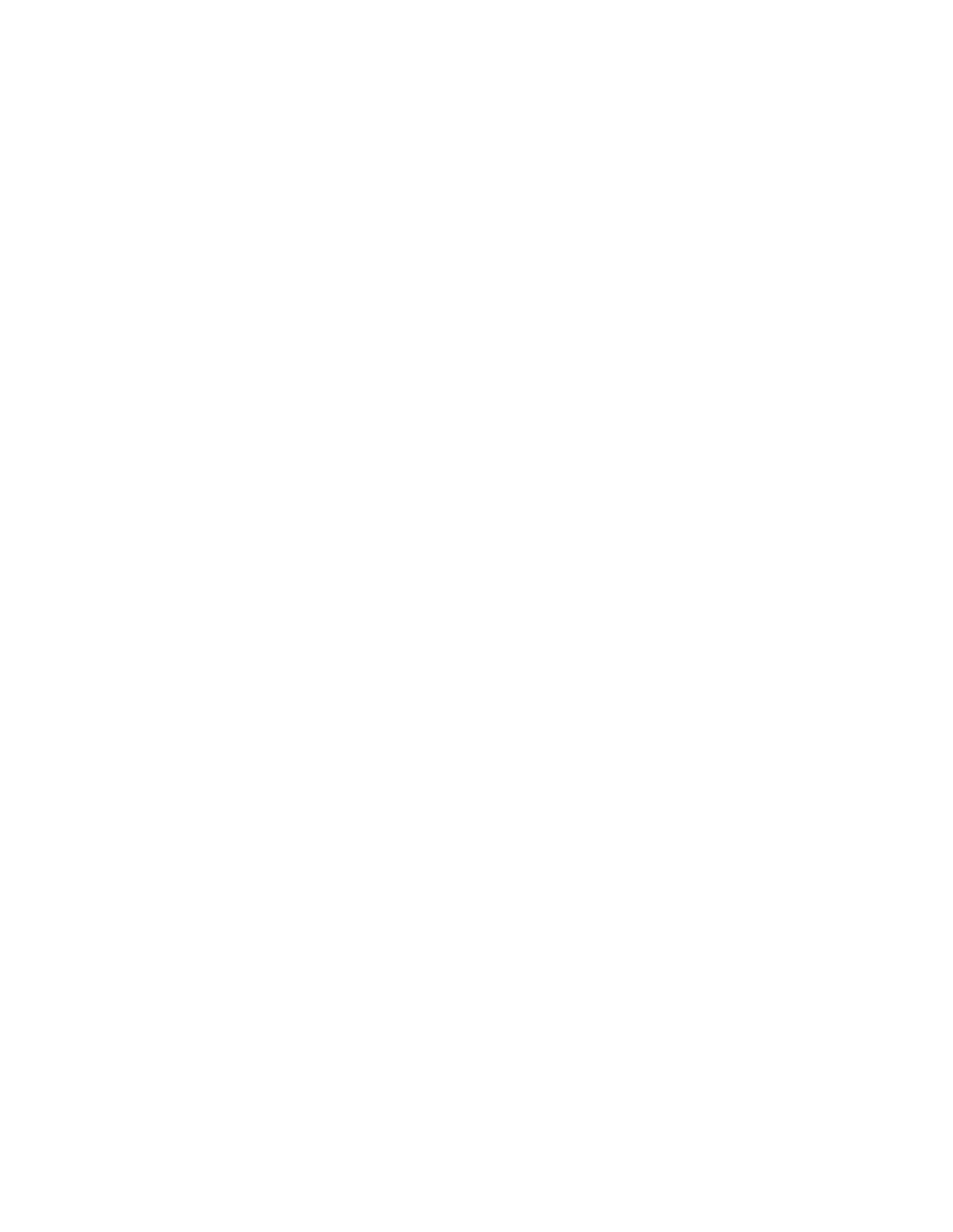## **I. INTRODUCTION**

1. The knowledge and support technical assistance (TA) will generate policy-relevant knowledge solutions that harness financial technology (fintech) innovations for stronger regional cooperation and integration in the Central Asia Regional Economic Cooperation (CAREC) region. In-depth understanding of fintech, which broadly describes the application of new technologies and data to financial services, especially in the context of regional cooperation among financial systems, will facilitate the devising of policy mechanisms that sustain economic and financial stability and promote financial inclusion. The goal of the TA is to leverage growth and innovations of fintech products in the CAREC region, underscoring the need for a strategic collaboration approach among member countries and fostering collective actions within the region to allow seamless financial intermediation beyond the banking industry, while mitigating potential crossborder risks associated with fintech innovations.

2. The TA aligns with the key operational priorities of fostering regional cooperation and integration, and reducing poverty and the gender gap through digital financial inclusion as laid out in the Asian Development Bank (ADB) Strategy  $2030<sup>1</sup>$  The TA aids the deepening of the finance sector as envisaged in the country partnership strategies of a number of CAREC member countries.2 The TA also supports the CAREC 2030 strategy cluster on economic and financial stability, as well as the CAREC Digital Strategy 2030 under formulation, which promotes digital connectivity among CAREC member countries.<sup>3</sup> The TA is not included in any country operations business plans because it is a regional program.<sup>4</sup>

## **II. ISSUES**

3. The CAREC region has made great strides in infrastructure and connectivity and the promotion of regional value chains. However, countries in the region should do more to integrate other areas, such as money and finance, trade and investment, and institutional frameworks, to be on a par with other subregional initiatives in Asia.<sup>5</sup>

4. Fintech has promising potential to effectively interlink economies and financial systems in the region towards a common development goal. It offers innovative solutions that could mobilize finance for efficient and inclusive intermediation, creating new forms of cross-border financial flows as well as introducing new instruments for capital market transactions across borders. By addressing information asymmetries through improved matching and pooling of savings and investments, fintech can change the nature of cross-border capital flows so that together they are a more diversified and decentralized model of international finance.<sup>6</sup>

5. The growing clamor for digital forms of payment, such as central bank digital currencies and "stablecoins",<sup>7</sup> lies in their potential to enable faster and cheaper cross-border transactions,

<sup>1</sup> ADB. 2018. *[Strategy 2030: Achieving a Prosperous, Inclusive, Resilient, and Sustainable Asia and the Pacific](https://www.adb.org/sites/default/files/institutional-document/435391/strategy-2030-main-document.pdf)*. Manila.

<sup>&</sup>lt;sup>2</sup> This includes the Kyrgyz Republic, Mongolia, and Pakistan, among others.

<sup>3</sup> ADB. 2017. *[CAREC 2030: Connecting the Region for Shared and Sustainable Development.](https://www.carecprogram.org/?page_id=32)* Manila; ADB. Forthcoming. CAREC Digital Strategy 2030*.* Manila.

<sup>4</sup> The TA first appeared in the business opportunities section of ADB's website on 13 September 2021.

<sup>&</sup>lt;sup>5</sup> Based on the findings of: C-Y. Park and R. Claveria. 2018. Constructing the Asia-Pacific Regional Cooperation and Integration Index: A Panel Approach. *[ADB Economics Working Paper Series](https://www.adb.org/sites/default/files/publication/419581/ewp-544-asia-pacific-regional-cooperation-integration-index.pdf)* No. 544. Manila: Asian Development Bank.

<sup>6</sup> International Monetary Fund and World Bank Group. 2019. *[FinTech: The Experience So Far](https://www.imf.org/en/Publications/Policy-Papers/Issues/2019/06/27/Fintech-The-Experience-So-Far-47056)*. Washington, DC.

<sup>&</sup>lt;sup>7</sup> Stablecoins are cryptocurrencies that are backed by an asset, most often a fiat currency.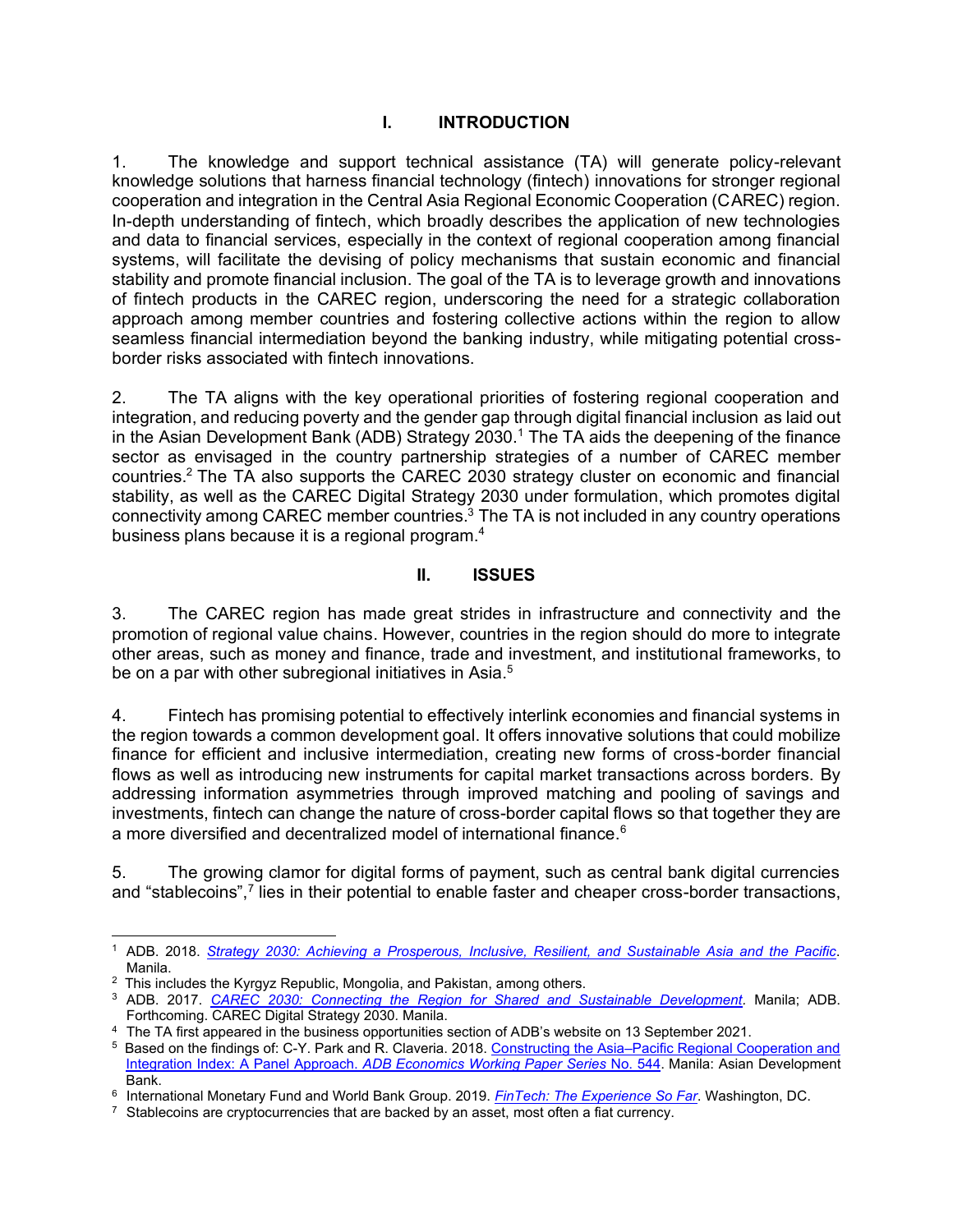including remittances. $8$  Digital platforms could establish regionally linked payment and settlement arrangements, thereby facilitating trade and strengthening global economic integration. Fintech adoption and innovation could improve co-respondent (within and across countries) financial market relationships by enabling greater transparency, increasing speed of execution, and improving information tracking. In turn, fintech has great potential to help advance sustained development and financial inclusion after the coronavirus disease pandemic has passed.<sup>9</sup>

6. The level of fintech development and sophistication, however, differs widely across the CAREC region—the fintech architecture in the People's Republic of China is at an advanced stage while fintech activities in other member countries remain mostly payments-led, although mature credit solutions are emerging, especially in Kazakhstan.<sup>10</sup> Consequently, the fintech market in CAREC (excluding the People's Republic of China) facilitated only around \$325 million in transaction volume in 2018, much lower than the \$2.2 billion in the Association of Southeast Asian Nations (ASEAN) and \$1.9 billion transaction amount in East Asia.<sup>11</sup>

7. The legal and regulatory environment and the capacity to develop relevant and modern regulatory frameworks and jurisdictions that are essential for expanding fintech solutions remain weak. <sup>12</sup> Regional and global dialogues are deemed crucial to supporting effective data frameworks, especially considering the cross-border and global accessibility nature of platforms. An effective regional cooperation mechanism is necessary to build functional and harmonized regulatory standards and surveillance systems for fintech to further prevent risks involving drug trafficking, <sup>13</sup> money laundering, terrorism financing, cybercrime, fraud, as well as breach of intellectual property rights and personal data and privacy.14

8. While the majority of the CAREC member countries have rules and regulations for fintech development, mutual recognition agreements are needed to harness the potential of fintech towards deeper regional financial cooperation. The region also trails benchmark regions in promoting regional fintech hubs, which can offer a timely opportunity for regional collaboration among regulators and other fintech players alike. Other major challenges that are beyond the scope of the TA include underdeveloped information and communication technology infrastructure and low levels of digitization of financial systems.

<sup>8</sup> A. Lannquist and M. Santamaria. 2021. *[International cooperation and the era of digital currency growth.](https://www.weforum.org/agenda/2021/05/international-cooperation-and-the-era-of-digital-currency-growth/)* Geneva: World Economic Forum. 9 ADB. 2021. *[Fintech to Enable Development, Investment, Financial Inclusion, and Sustainability: Conference](https://www.adb.org/projects/53410-001/main#project-documents)* 

*[Highlights](https://www.adb.org/projects/53410-001/main#project-documents)*. Manila (TA 9922-REG).

<sup>&</sup>lt;sup>10</sup> In January 2018, the Astana Financial Services Authority launched the first regulatory "sandbox" in the region, called the Fintech Lab, allowing firms to test out and develop innovative products. The Astana International Financial Centre. 2020. *Fintech Market Entry to CIS, Central Asia, and Mongolia*. Astana.

<sup>11</sup> Cambridge Centre for Alternative Finance. 2020. *[The Global Alternative Finance Market Benchmarking Report](https://www.jbs.cam.ac.uk/faculty-research/centres/alternative-finance/publications/the-global-alternative-finance-market-benchmarking-report/)*. Cambridge.

 $12$  Regulators and policy makers in different jurisdictions would need to cooperate to create a "cross-border regulatory sandbox" to promote financial innovation and fintech development, adding practical applications to the digital identity.

<sup>13</sup> B. Nikkel. 2020. Fintech forensics: Criminal investigation and digital evidence in financial technologies. *Forensic Science International: Digital Investigation*.

<sup>14</sup> ADB. 2018. *[Asia Needs a Region-Wide Approach to Harness Fintech's Full Potential.](https://www.adb.org/news/asia-needs-region-wide-approach-harness-fintechs-full-potential)* Manila.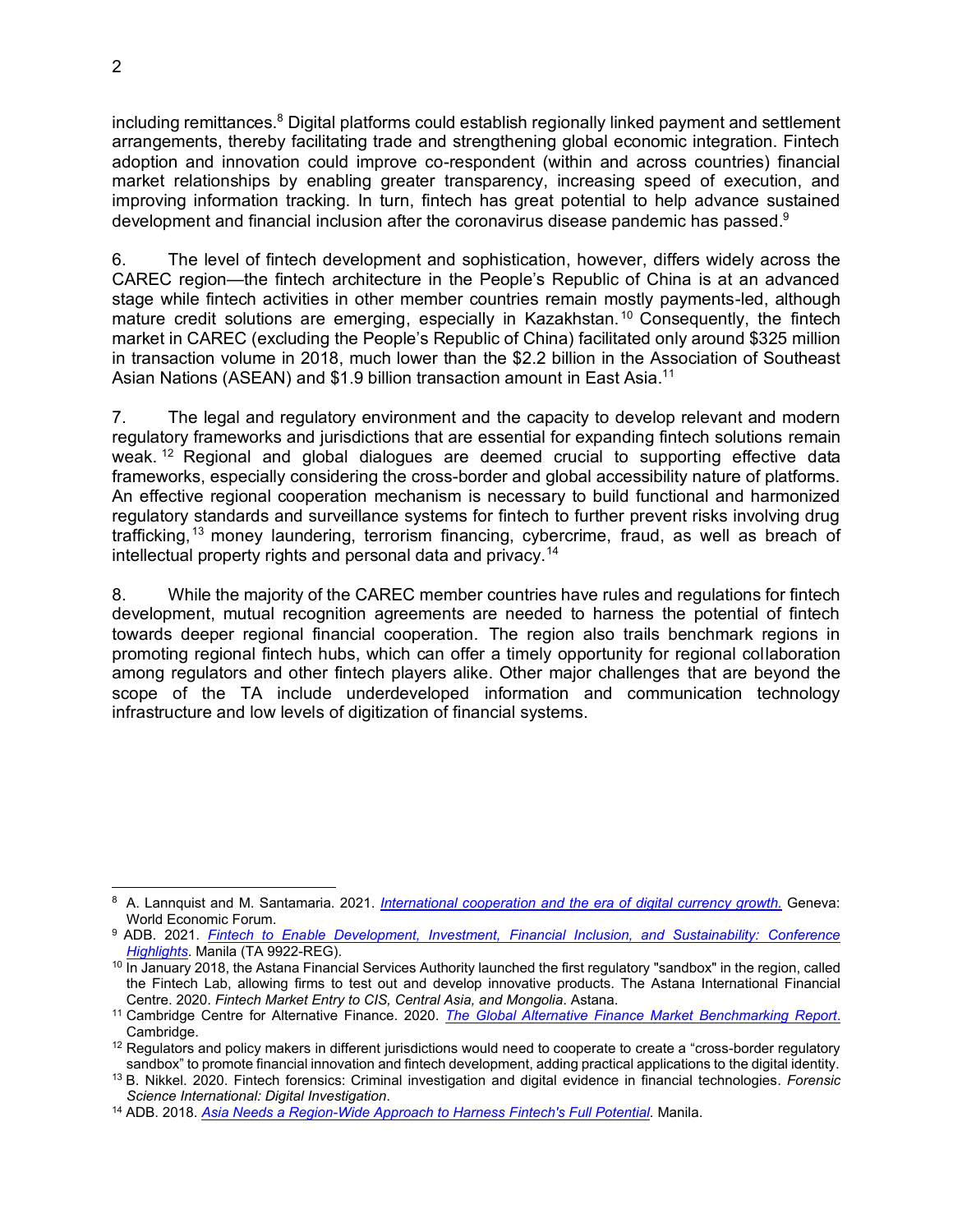## **III. THE TECHNICAL ASSISTANCE**

#### **A. Impact and Outcome**

9. The TA is aligned with the following impact: economic and financial cooperation and integration in CAREC through fintech innovation and development enhanced (footnote 3). The TA will have the following outcome: strategic collaboration among CAREC member countries towards balancing risks and opportunities from fintech development improved.

## **B. Outputs, Methods, and Activities**

10. **Output 1: Research reports and supporting knowledge products published and disseminated.** In a first report (Fintech Indicator System), the TA will provide in-depth understanding of progress made on fintech by CAREC member countries through an indicator system based on four major areas: finance, technology, capability (involving regulation and ecosystem), and regional cooperation. Legal issues, institutional arrangement and regulatory frameworks, digital adoption strategies including digitalizing trade finance, and potential risks in CAREC member countries will be examined. A second report (Fintech for Regional Cooperation: Lessons from Other Regions) will discuss the kinds of fintech innovation benchmarks that regions have been carrying out in the context of regional cooperation and how they can be effectively applied in CAREC-specific circumstances and challenges. The study will highlight fintech-related issues, such as cross-border payments and settlements, financial regulatory and supervisory development, as well as private sector development and regional integration and cooperation. Lastly, a policy report (Fintech and Capital Markets Development and Integration in the CAREC Region) will seek to identify the potential role fintech, including advances in real asset digitalization and tokenization, plays in promoting regional cooperation on capital market development and innovation.

11. **Output 2: Roadmap for fintech-led regional financial cooperation in the Central Asia Regional Economic Cooperation region formulated**. The TA will develop a concrete roadmap for accelerated progress of fintech in the CAREC region emanating from deeper regional economic and financial cooperation. The roadmap will assess the feasibility of a financial innovation hub in the region to further develop expertise and drive innovation in the finance sector regionally. Knowledge products from output 1 will be instrumental in discussing practical areas where the CAREC region can implement a programmatic approach and related reforms. The development of the roadmap will involve collaboration and information sharing among experts from ADB, the CAREC Institute, and public and private partner institutions involved in fintech. The roadmap will include suggestions for deepening financial inclusion in the region through fintech to especially benefit local communities and female entrepreneurs and borrowers whose access to finance is severely constrained.

12. **Output 3: Fintech-backed Central Asia Regional Economic Cooperation capital markets forum operationalized**. The forum will be a venue for officials, private sector representatives, and capital market operators from CAREC member countries to discuss and debate measures to strengthen collaboration among their respective capital markets as well as how fintech innovation can influence significant parts of securities transaction processes. Policy discussions and dialogue generated through the forum can be instrumental in moving the open banking agenda within the region forward, as well as the coordinated ultimate introduction of digital currencies by CAREC central banks. The CAREC secretariat will continue to support the capital markets forum beyond the duration of the TA.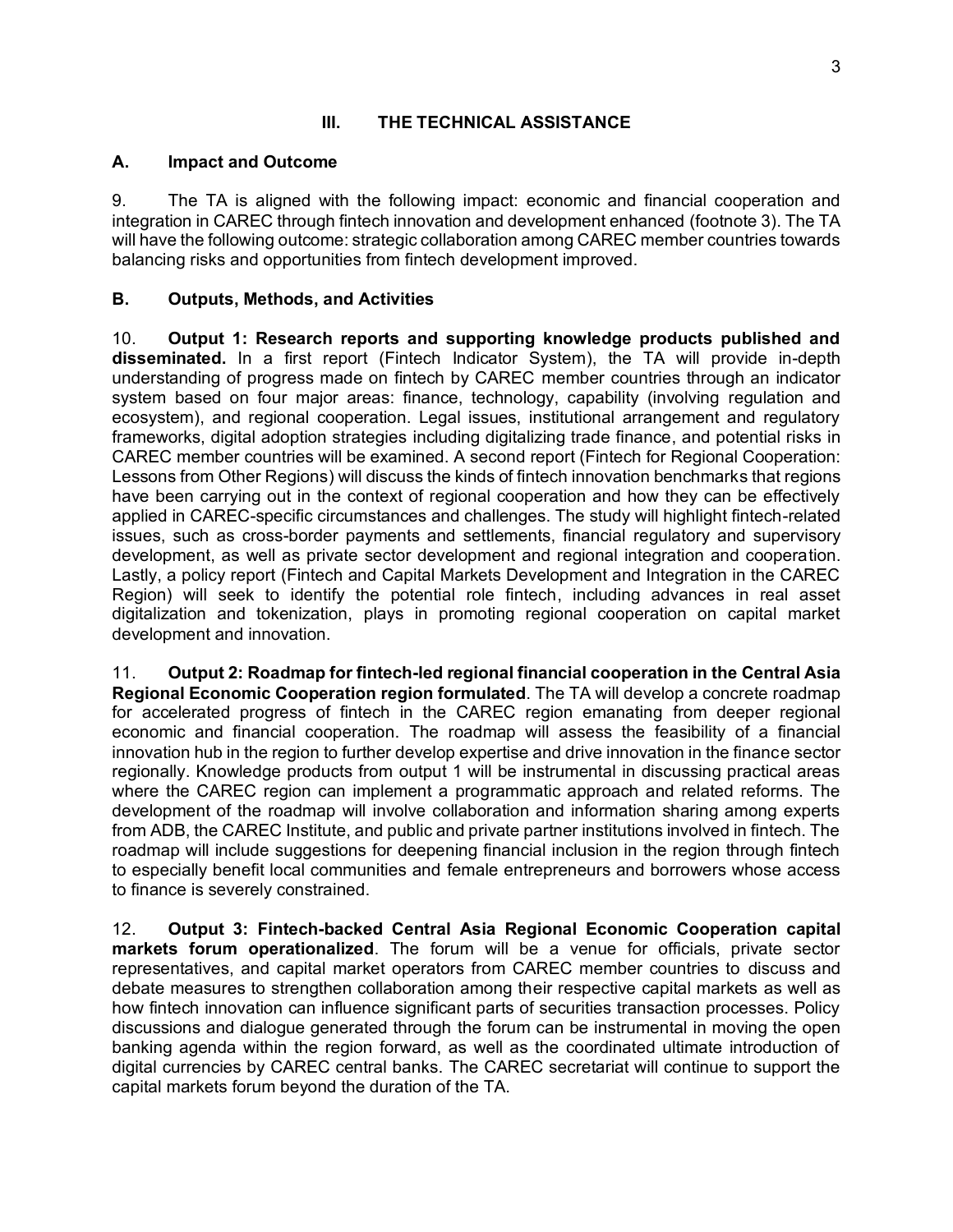13. **Output 4: Knowledge sharing and policy dialogues on fintech development within the Central Asia Regional Economic Cooperation member countries promoted and strengthened**. The TA will coordinate with the CAREC Institute on fintech-related research, dissemination, and capacity building initiatives and will support knowledge-sharing among CAREC member countries. The private sector will be fully involved in the policy dialogues. A special emphasis will be placed on including female entrepreneurs in the dialogues and knowledge-sharing activities to ensure the emergence of inclusive recommendations for fintech development in the region. The planned physical and virtual region-wide conferences, seminars, webinars, capacity building workshops, and exposure visits will improve the capacity of central banks, capital markets, and finance ministries on fintech issues and support regional cooperation by bringing CAREC member countries together to exchange ideas and experiences on fintechrelated matters.

# **C. Cost and Financing**

14. The TA is estimated to cost \$750,000, which will be financed on a grant basis by ADB's Technical Assistance Special Fund (\$350,000 from TASF 7 and \$400,000 from TASF-other sources<sup>15</sup>). The key expenditure items are listed in Appendix 2.

#### **D. Implementation Arrangements**

15. ADB will administer the TA. The Regional Cooperation and Operations Coordination Division (CWRC) of the Central and West Asia Department will implement the TA in coordination with the CAREC Institute, relevant Central and West Asia Department sector divisions and resident missions, and other regional and knowledge departments. ADB will coordinate closely with CAREC member countries in undertaking TA activities. CWRC will select, supervise, and evaluate the consultants and provide staff to act as resource persons at knowledge events and workshops, and travel-related costs can be charged to the TA. The TA will be implemented over 27 months from October 2021 to December 2023.

| <b>Implementation Arrangements</b>            |                                                                                                                                    |                                                                                           |           |  |
|-----------------------------------------------|------------------------------------------------------------------------------------------------------------------------------------|-------------------------------------------------------------------------------------------|-----------|--|
| <b>Aspects</b>                                |                                                                                                                                    | <b>Arrangements</b>                                                                       |           |  |
| Indicative implementation period <sup>a</sup> | October 2021-December 2023                                                                                                         |                                                                                           |           |  |
| Executing agency                              | ADB                                                                                                                                |                                                                                           |           |  |
| Implementing agencies                         | <b>CWRC, CWRD</b>                                                                                                                  |                                                                                           |           |  |
| Consultants                                   | To be selected and engaged by ADB                                                                                                  |                                                                                           |           |  |
|                                               | Individual:<br>Individual<br>selection                                                                                             | International experts (27<br>person-months) and<br>national experts (36<br>person-months) | \$505,000 |  |
|                                               | Individual:<br>Individual<br>selection                                                                                             | Resource persons (3<br>person-months, as<br>needed)                                       | \$35,000  |  |
| <b>Disbursement</b>                           | Disbursement of TA resources will follow ADB's Technical Assistance<br>Disbursement Handbook (2020, as amended from time to time). |                                                                                           |           |  |

| 16. |  |  | Implementation arrangements are summarized in the table. |  |
|-----|--|--|----------------------------------------------------------|--|
|-----|--|--|----------------------------------------------------------|--|

ADB = Asian Development Bank, CWRC = Regional Cooperation and Operations Coordination Division, CWRD = Central and West Asia Department, TA = technical assistance. Source: Asian Development Bank.

<sup>4</sup>

<sup>15</sup> Includes TASF savings.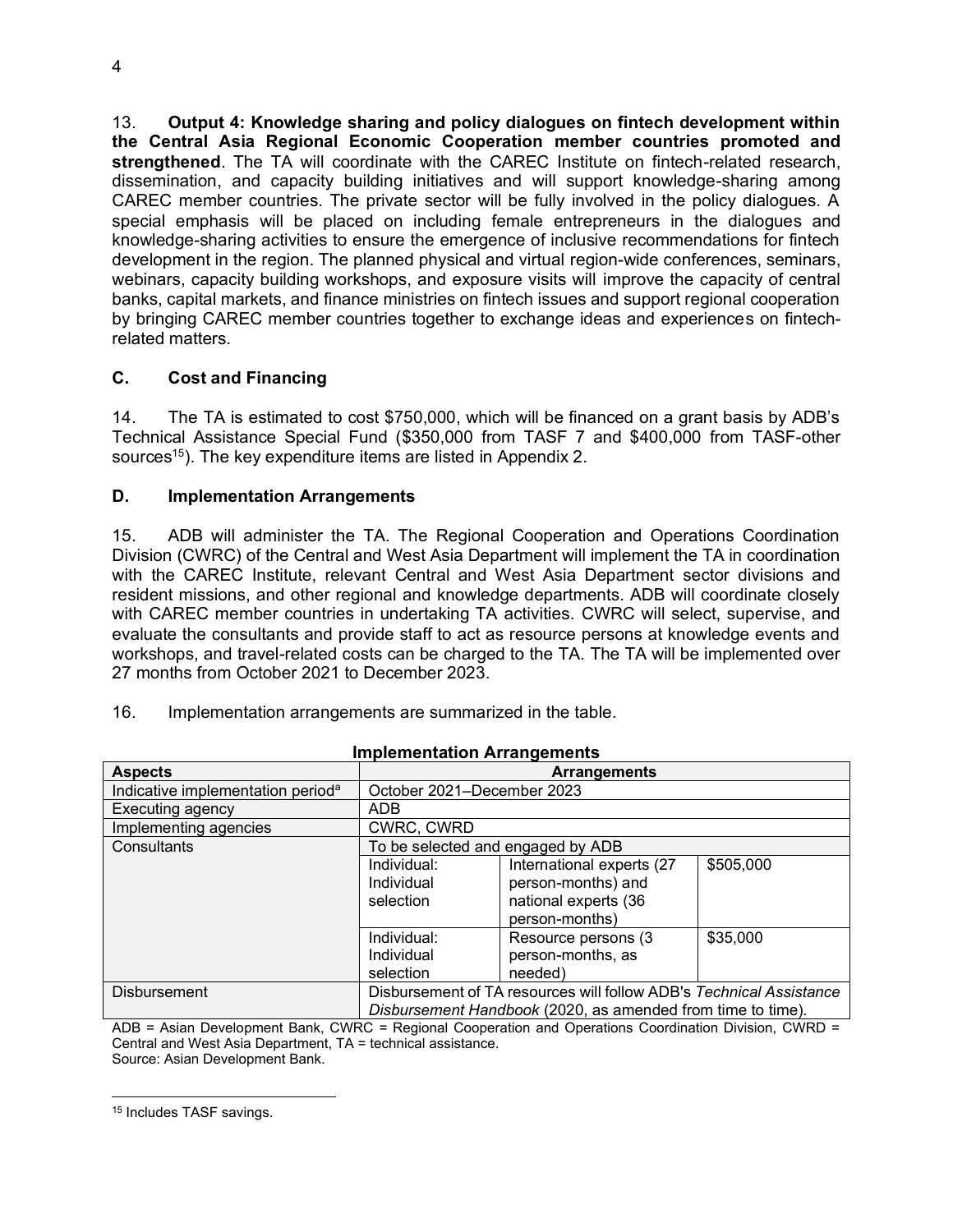17. **Consulting services.** A team of individual consultants will be engaged to support the implementation of the TA. Approximately 27 person-months of international consulting services and 36 person-months of national consulting services will be engaged during the implementation period. Lump-sum or output-based contracts will be preferred. The terms of reference, duration, and schedule of TA inputs may be adjusted as necessary during implementation. ADB will engage the individual consultants in accordance with the ADB Procurement Policy (2017, as amended from time to time) and its associated staff instructions.<sup>16</sup>

18. CWRC will organize TA-related events, prepare materials, and disseminate publications on the ADB and CAREC websites and high-level CAREC sessions in related capacity building activities, regional forums, and events. CWRC will upload materials produced by the TA team to the ADB and CAREC websites following ADB's Social Media Policy and the Branding Tool Kit.<sup>17</sup>

# **IV. THE PRESIDENT'S DECISION**

19. The President, acting under the authority delegated by the Board, has approved the provision of technical assistance not exceeding the equivalent of \$750,000 on a grant basis for Financial Technology for Regional Cooperation in Central Asia Regional Economic Cooperation Countries, and hereby reports this action to the Board.

<sup>&</sup>lt;sup>16</sup> Terms of Reference for Consultants (accessible from the list of linked documents in Appendix 3).

<sup>17</sup> ADB. 2018. *Guidelines on Social Media at ADB*. Manila. and ADB.2014. *Branding Tool Kit*. Manila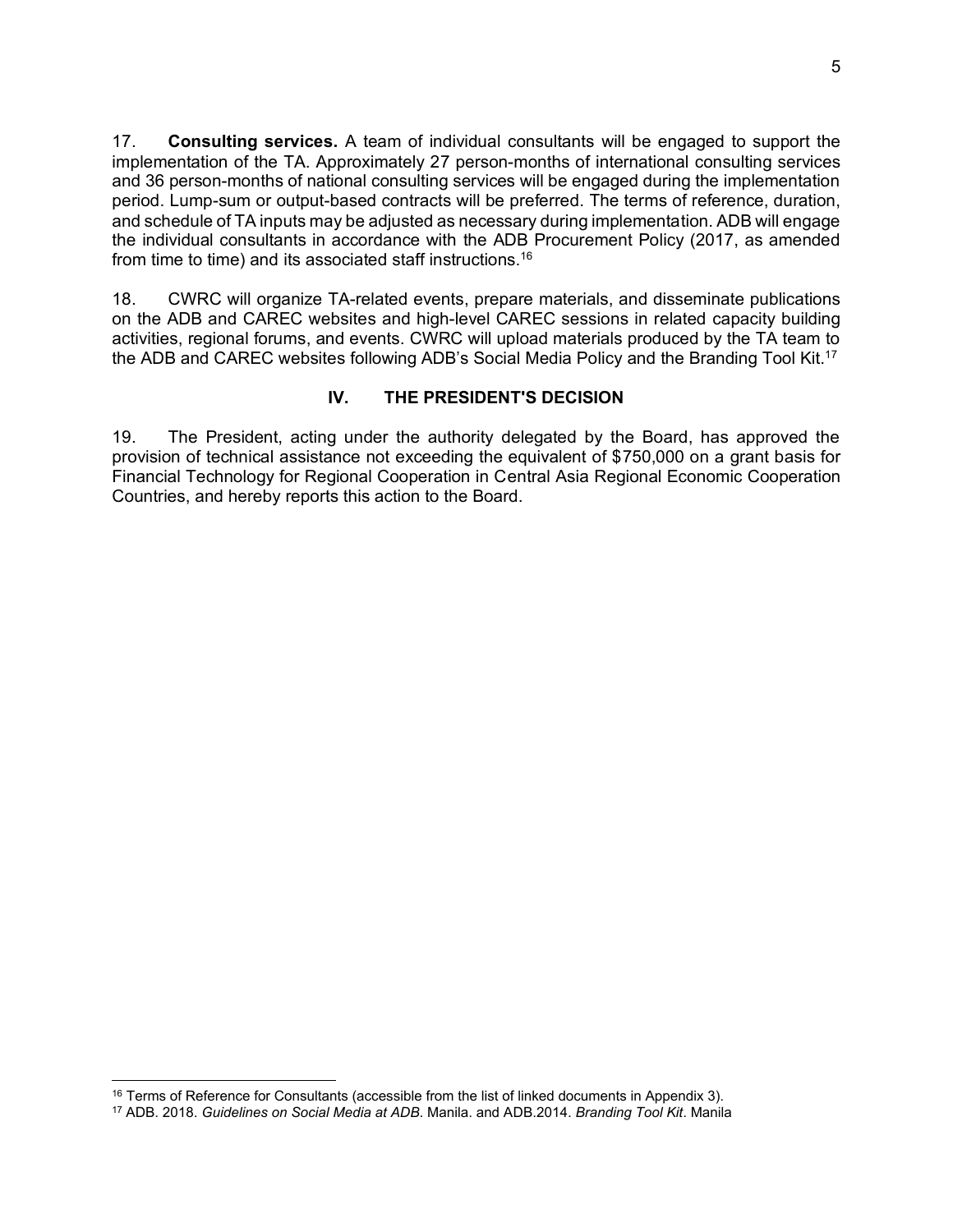# **DESIGN AND MONITORING FRAMEWORK**

#### **Impact of the TA is Aligned with**

Economic and financial cooperation and integration in CAREC through fintech innovation and development enhanced<sup>a</sup>

| <b>Results Chain</b>                                                                                                  | <b>Performance Indicators</b>                                                                                                                                                                                                                                                                                                                                                                                                                                                                                                                                                                                                | <b>Data Sources and</b><br><b>Reporting Mechanisms</b>                                                                                                                                                                                                                                                                                                                                                                             | <b>Risks and Critical</b><br><b>Assumptions</b>                                                                                                                                                         |
|-----------------------------------------------------------------------------------------------------------------------|------------------------------------------------------------------------------------------------------------------------------------------------------------------------------------------------------------------------------------------------------------------------------------------------------------------------------------------------------------------------------------------------------------------------------------------------------------------------------------------------------------------------------------------------------------------------------------------------------------------------------|------------------------------------------------------------------------------------------------------------------------------------------------------------------------------------------------------------------------------------------------------------------------------------------------------------------------------------------------------------------------------------------------------------------------------------|---------------------------------------------------------------------------------------------------------------------------------------------------------------------------------------------------------|
| <b>Outcome</b>                                                                                                        |                                                                                                                                                                                                                                                                                                                                                                                                                                                                                                                                                                                                                              |                                                                                                                                                                                                                                                                                                                                                                                                                                    |                                                                                                                                                                                                         |
| Strategic<br>collaboration<br>among CAREC<br>member countries<br>towards balancing<br>risks and<br>opportunities from | a. Cross-border regulatory<br>"sandbox" or fintech<br>passport <sup>b</sup> to promote financial<br>innovation and fintech<br>development in the region<br>created (2021 baseline: 0)<br>(OP 7.2.3)                                                                                                                                                                                                                                                                                                                                                                                                                          | a.-b. Government and<br>key institutions' reports;<br>citation or adoption of TA<br>results by key<br>stakeholders; online<br>data, Financial Stability<br>Board, and other sources                                                                                                                                                                                                                                                | R: Major geopolitical,<br>domestic, or regional<br>disruptions derail<br>progress on the<br>processing and<br>implementation of the<br>TA                                                               |
| fintech<br>development<br>improved                                                                                    | b. Regular financial<br>regulators' coordination<br>meetings on fintech<br>development, which promotes<br>digital connectivity among<br>CAREC member countries,<br>organized (2021 baseline: 0)<br>(OP 7.2.3)                                                                                                                                                                                                                                                                                                                                                                                                                |                                                                                                                                                                                                                                                                                                                                                                                                                                    | R: Lack of timely<br>delivery of inputs and<br>commitments to adopt<br>suggested actions<br>from TA results<br>R: Security risks or<br>issues not conducive<br>to TA implementation                     |
| <b>Outputs</b>                                                                                                        | By 2023:                                                                                                                                                                                                                                                                                                                                                                                                                                                                                                                                                                                                                     |                                                                                                                                                                                                                                                                                                                                                                                                                                    |                                                                                                                                                                                                         |
| 1. Research reports<br>and supporting<br>knowledge products<br>published and<br>disseminated                          | 1a. An internationally<br>comparable set of measures<br>of the level of fintech<br>development in the CAREC<br>region using an indicator<br>system approach, along with<br>clear definition, prepared<br>(2021 baseline: 0)<br>(OP 7.2.3)<br>1b. A study on how fintech<br>can promote regional<br>cooperation in the finance<br>sector in the CAREC region,<br>by learning lessons from<br>benchmark regions and<br>markets, provided<br>(2021 baseline: 0)<br>(OP 7.2.3)<br>1c. A policy report discussing<br>the role fintech plays in<br>facilitating capital market<br>development and integration<br>in CAREC provided | 1a. Fintech development<br>model; online data,<br>Financial Stability Board,<br>and other sources;<br>government publications<br>and online sources;<br><b>CAREC</b> and official<br>country websites<br>1b.-1c. Institutional<br>websites for exchange<br>and related programs,<br>government publications<br>and online sources,<br>publication of<br>prefeasibility or scoping<br>study, CAREC and<br>official country websites | R: Lack of good<br>quality inputs from<br>key stakeholders<br>R: Major geopolitical,<br>domestic, or regional<br>disruptions derail<br>progress on the<br>processing and<br>implementation of the<br>ТA |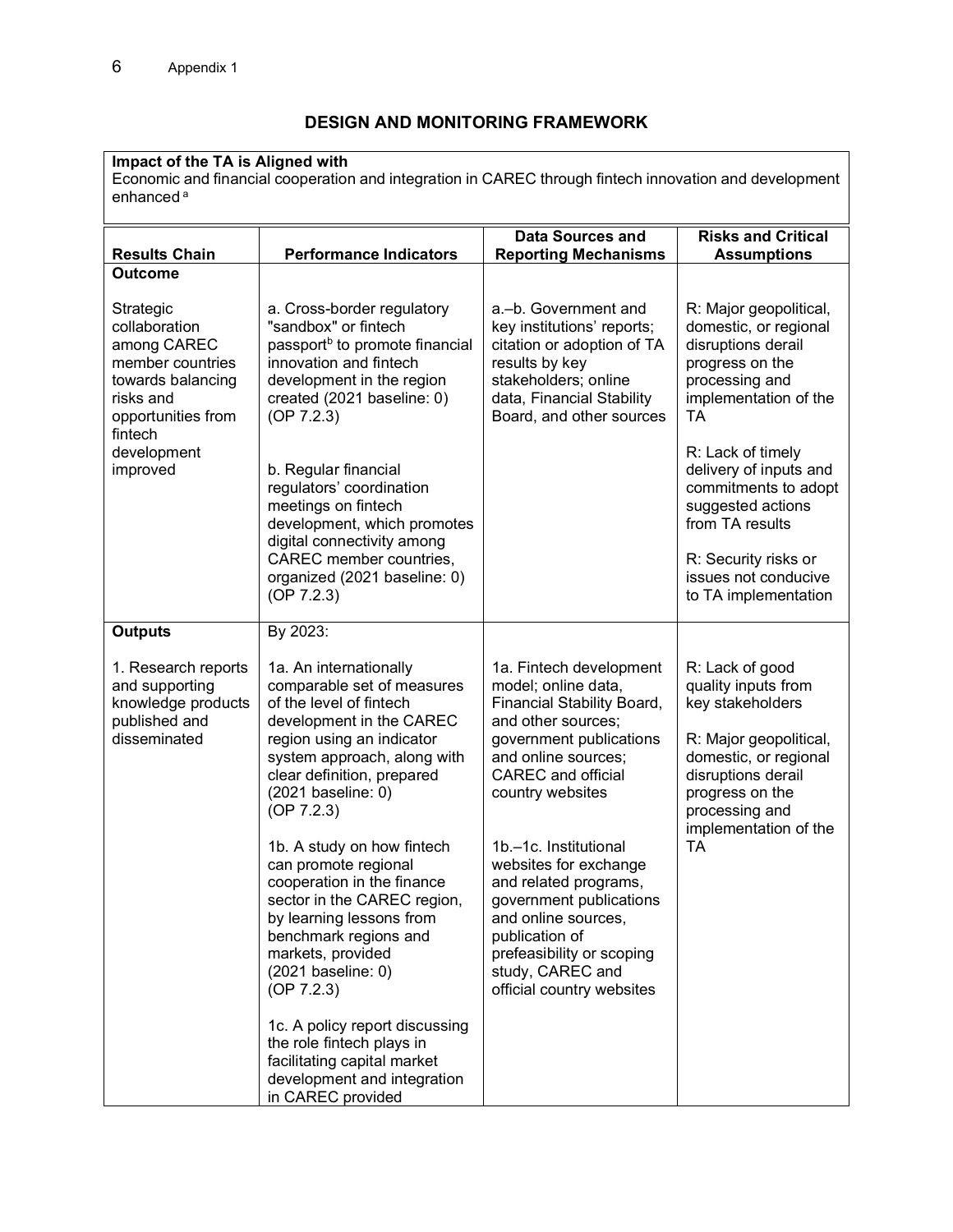| <b>Results Chain</b>                                                                                                                                 | <b>Performance Indicators</b>                                                                                                                                                                                                                                                                                   | <b>Data Sources and</b><br><b>Reporting Mechanisms</b>                                                                                                                                              | <b>Risks and Critical</b><br><b>Assumptions</b> |
|------------------------------------------------------------------------------------------------------------------------------------------------------|-----------------------------------------------------------------------------------------------------------------------------------------------------------------------------------------------------------------------------------------------------------------------------------------------------------------|-----------------------------------------------------------------------------------------------------------------------------------------------------------------------------------------------------|-------------------------------------------------|
|                                                                                                                                                      | (2021 baseline: 0)<br>(OP 7.2.3)                                                                                                                                                                                                                                                                                |                                                                                                                                                                                                     |                                                 |
| 2. Roadmap for<br>fintech-led<br>regional financial<br>cooperation in the<br>CAREC region<br>formulated                                              | 2. Concrete roadmap for<br>accelerated progress of<br>fintech in the CAREC region<br>developed<br>(2021 baseline: 0)<br>(OP 7.2.3)                                                                                                                                                                              | 2. Knowledge products<br>from output 1,<br>institutional websites for<br>exchange and related<br>programs, government<br>publications and online<br>sources, CAREC and<br>official country websites |                                                 |
| 3. Fintech-backed<br><b>CAREC</b> capital<br>markets forum<br>operationalized                                                                        | 3a. Formalizing capital<br>market regulators' forum<br>endorsed by CAREC member<br>countries (2021 baseline: 0)<br>(OP 7.2.3)                                                                                                                                                                                   | 3a.-3b. Events,<br>proceedings,<br>publications, CAREC and<br>official country websites,<br>post-event survey                                                                                       |                                                 |
|                                                                                                                                                      | 3b. At least eight DMC<br>participants (of which three<br>are women) attending the<br>capital market regulators<br>forum have reported<br>increased knowledge of<br>combining innovative<br>solutions and technology for<br>deeper financial integration<br>(2021 baseline: 0)<br>(OP 7.2.3)                    |                                                                                                                                                                                                     |                                                 |
| 4. Knowledge<br>sharing and policy<br>dialogues on<br>fintech<br>development<br>within the CAREC<br>member countries<br>promoted and<br>strengthened | 4a. At least two region-wide<br>conferences, three<br>workshops, and two webinars<br>organized (2021 baseline: 0)<br>(OP 7.2.3)<br>4b. At least eight DMC<br>participants indicate<br>strengthened capacity in<br>dealing with emerging issues<br>from financial innovation<br>(2021 baseline: 0)<br>(OP 7.2.3) | 4a.-4c. Events,<br>proceedings,<br>publications, CAREC and<br>official country websites,<br>post-event survey                                                                                       |                                                 |
|                                                                                                                                                      | 4c. An average of 30 people,<br>of which 30% are women,<br>attend at least five knowledge<br>events<br>2021 baseline: 0)<br>(OP 2.3.1)                                                                                                                                                                          |                                                                                                                                                                                                     |                                                 |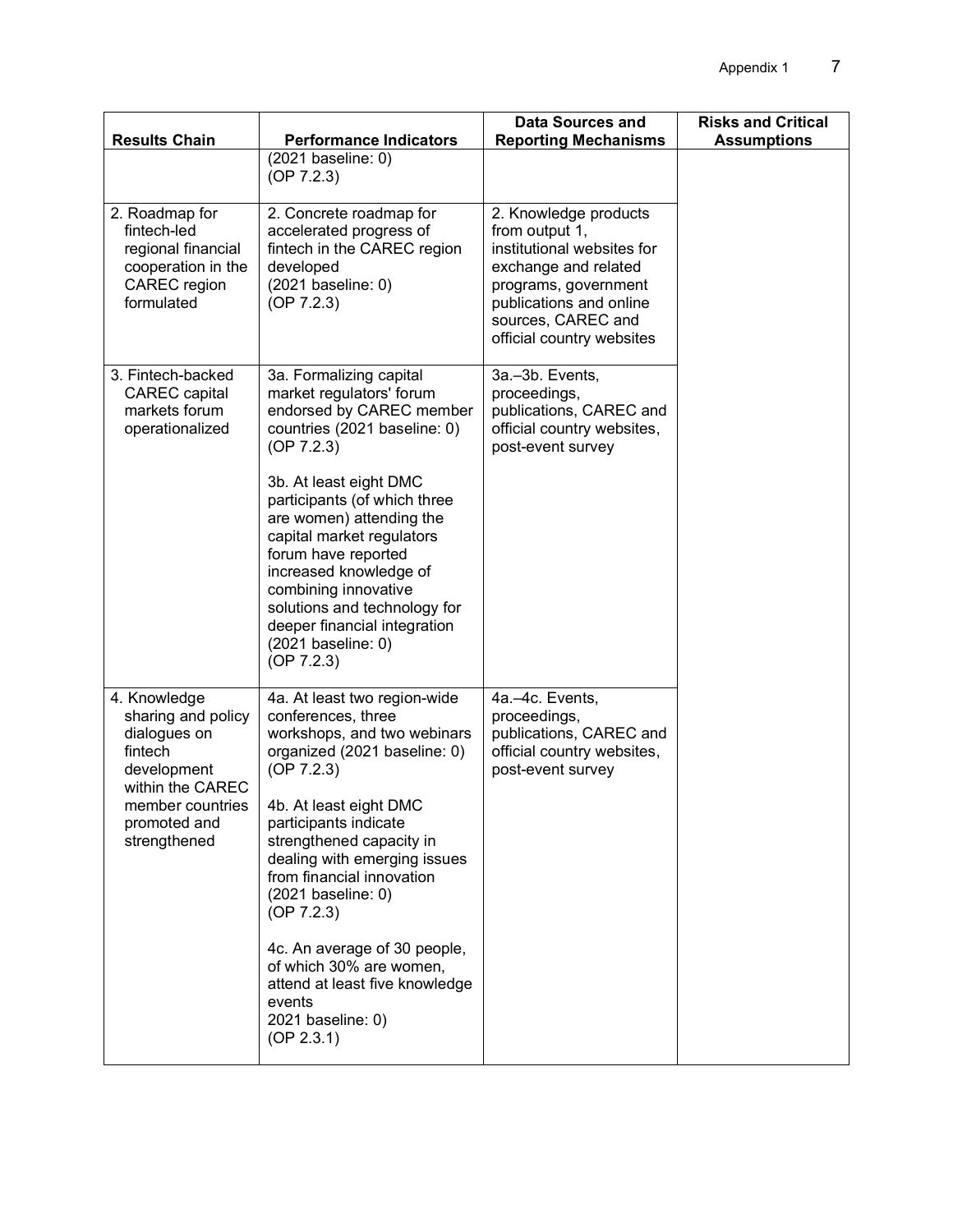# **Key Activities with Milestones**

- **1. Research reports and supporting knowledge products published and disseminated.**
- 1.1 Recruit and mobilize consultants (Q4 2021)
- 1.2 Collate and review existing data on fintech (Q4 2021)
- 1.3 Undertake consultations with government counterparts and other stakeholders (Q4 2021–Q1 2022)
- 1.4 Undertake detailed assessment of fintech development in the CAREC region (Q1 2022–Q2 2022)
- 1.5 Finalize research reports (Q2 2022)
- 1.6 Organize workshop to seek comments and views from CAREC member countries and other stakeholders (Q2 2022)
- 1.7 Finalize and publish knowledge products (Q3 2022)
- **2. Roadmap for fintech-led regional financial cooperation in the CAREC region formulated.**
- 2.1 Recruit and mobilize consultants (Q2 2022)
- 2.2 Review output 1 for incorporation into the roadmap (Q2 2022)
- 2.3 Prepare the roadmap and continue consultations with government counterparts and other stakeholders (Q2 2022–Q3 2022)
- 2.4 Organize workshop to seek comments and views from CAREC member countries and other stakeholders (Q4 2022)
- 2.5 Finalize and publish knowledge products (Q4 2022)
- **3. Fintech-backed CAREC capital markets forum operationalized.**
- 3.1 Identify themes and topics and/or areas for the development of CAREC capital markets forum (Q4 2022)
- 3.2 Recruit and mobilize consultants (Q4 2022)
- 3.3 Prepare and organize capacity building initiatives (Q1 2022 and Q1 2023) and the CAREC capital markets forum, including dissemination of information (Q1 2023)
- **4. Knowledge sharing and policy dialogues on fintech development within the CAREC member countries promoted and strengthened.**
- 4.1 Recruit and mobilize consultants and/or resource persons, as needed (Q1 2023)
- 4.2 Coordinate with the CAREC Institute on the research, dissemination, and capacity building initiatives involving knowledge products produced among CAREC member countries (Q1 2023)
- 4.3 Organize region-wide conferences, workshops, and webinars to facilitate knowledge sharing (Q2 2023–Q4 2023)

#### **Inputs**

ADB: \$750,000 (\$350,000 TASF 7 and \$400,000 TASF-other sources)

ADB = Asian Development Bank, CAREC = Central Asia Regional Economic Cooperation, DMC = developing member country,  $OP =$  operational priority,  $Q =$  quarter,  $R =$  risk,  $TA =$  technical assistance, TASF = Technical Assistance Special Fund.

- a ADB. 2017. *CAREC 2030: Connecting the Region for Shared and Sustainable Development*. Manila; ADB.<br>Forthcoming. *CAREC Digital Strategy 2030.* Manila.
- <sup>b</sup> These mechanisms generally support the interaction between innovative firms and regulators and facilitate crossborder testing of innovative solutions in multiple jurisdictions.

#### **Contribution to Strategy 2030 Operational Priorities:**

The expected values and methodological details for all OP indicators to which this TA will contribute results are detailed in the Contribution to Strategy 2030 Operational Priorities (accessible from the list of linked documents in Appendix 3). Source: ADB.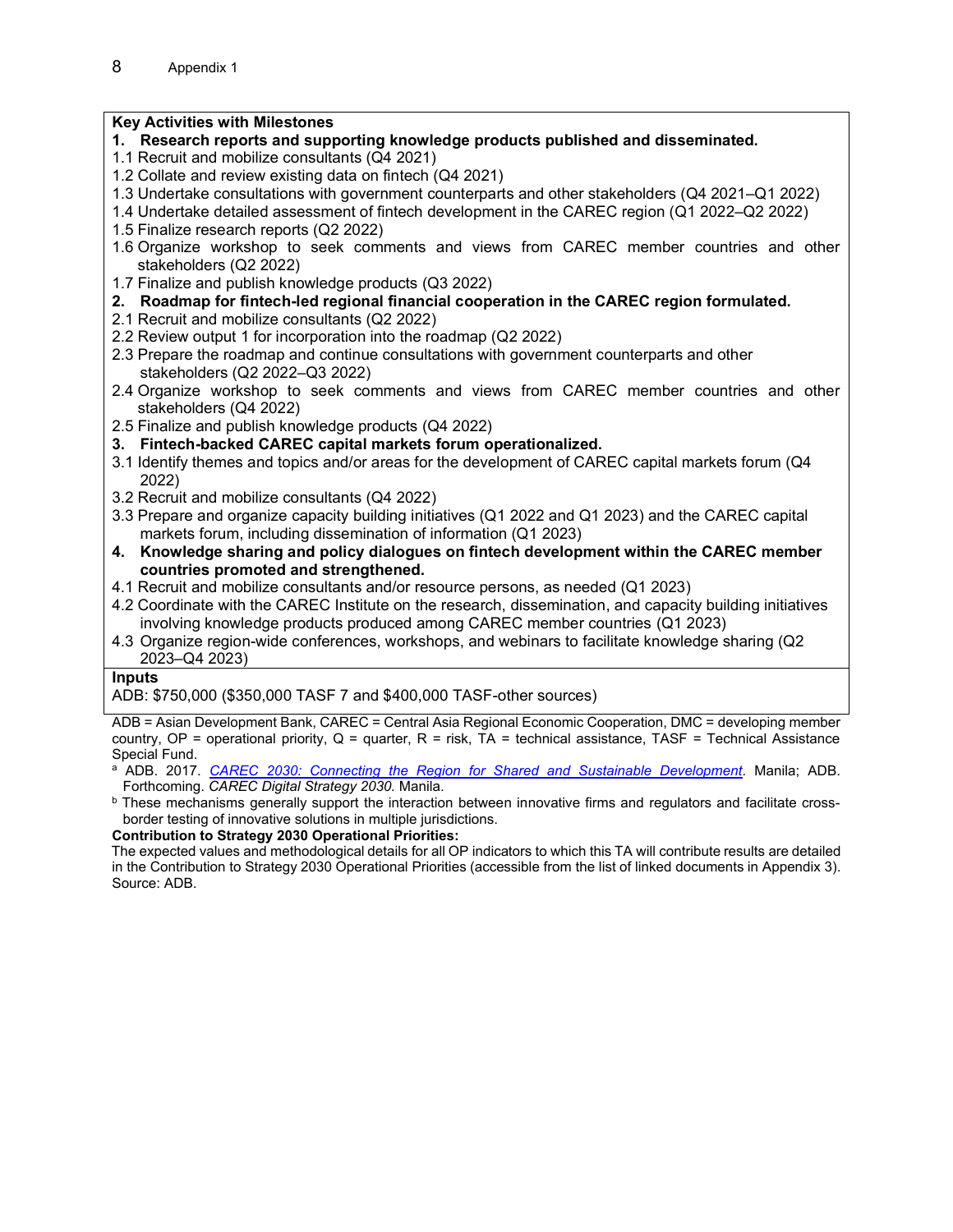### **COST ESTIMATES AND FINANCING PLAN**

(\$'000)

| Item |                                                                          | Amount |
|------|--------------------------------------------------------------------------|--------|
|      | A. Asian Development Banka                                               |        |
|      | Consultants                                                              |        |
|      | Remuneration and per diem<br>а.                                          |        |
|      | International consultants                                                | 300.0  |
|      | National consultants<br>ii.                                              | 150.0  |
|      | iii. Resource persons (international and national)                       | 35.0   |
|      | b. Out-of-pocket expenditures                                            |        |
|      | International and local travel                                           | 40.0   |
|      | Reports and communications <sup>b</sup><br>ii.                           | 15.0   |
|      | Training, seminars, workshops, forum, and conferences <sup>c</sup><br>2. | 160.0  |
| 3.   | Miscellaneous technical assistance administration costs <sup>d</sup>     | 10.0   |
| 4.   | Contingencies                                                            | 40.0   |
|      | Total                                                                    | 750.0  |
|      | $ADD = A$ sian Dauglangeart Dank, TA = teabrical assistance              |        |

ADB = Asian Development Bank, TA = technical assistance.

Note: The TA is estimated to cost \$750,000, of which contributions from the Asian Development Bank are presented in the table.

a Financed by ADB's Technical Assistance Special Fund (TASF 7 and TASF-other sources).

**b** Includes reports and translation costs.

<sup>c</sup> Includes interpretation and translation costs and travel costs of ADB staff acting as resource persons engaged in TA implementation activities. ADB (Budget, Personnel, and Management Systems Department; and Strategy and Policy Department). 2013. Use of Bank Resources: Regional Technical Assistance and Technical Assistance vs. Internal Administrative Expenses Budget. Memorandum. 26 June (internal).

<sup>d</sup> Includes purchase of Office 365 licenses.

Source: ADB estimates.